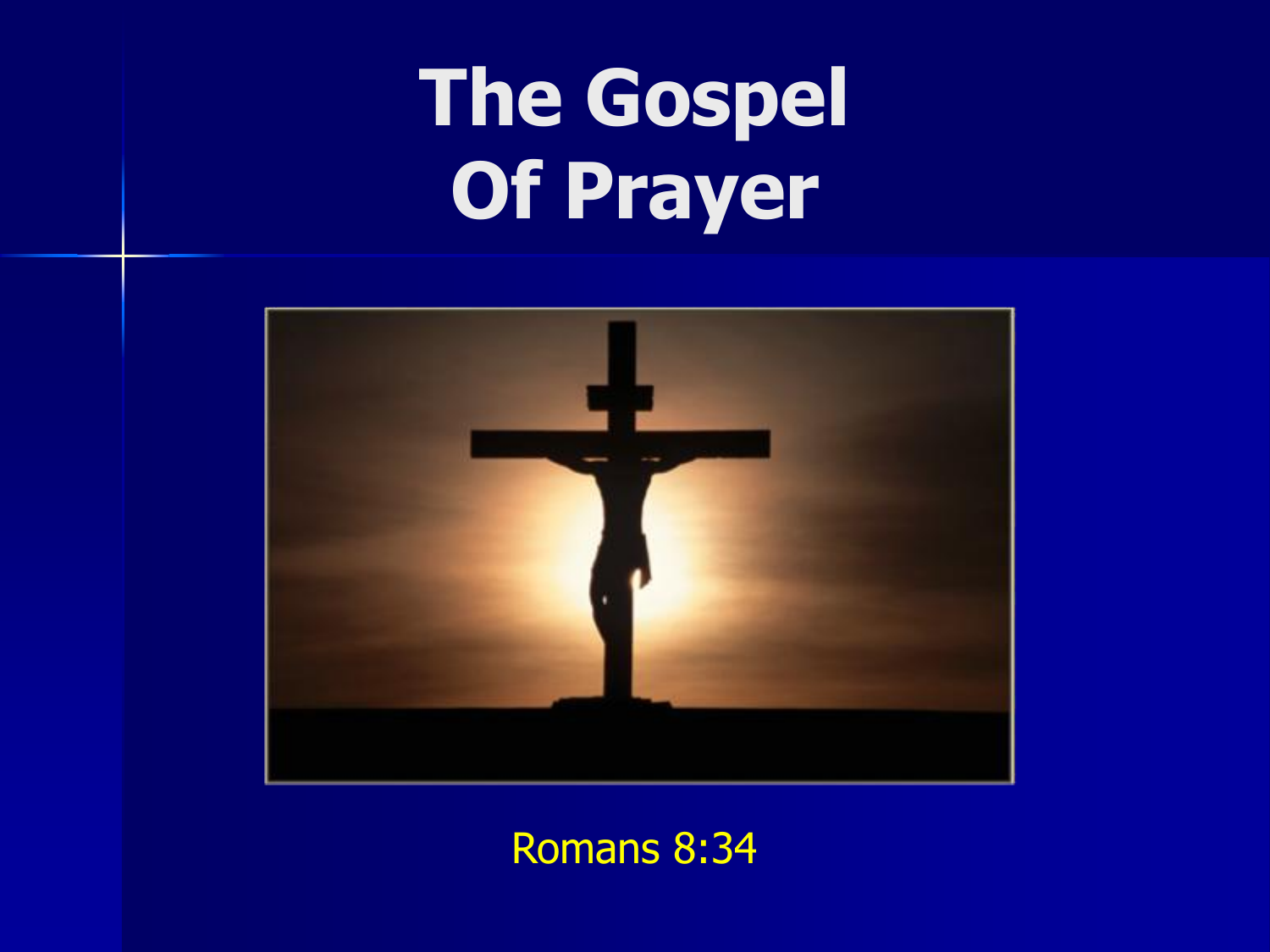

### The Privilege Of Prayer...

- $\triangleright$  For some, prayers are an abomination Pro 28:9
- ▶ For sinners, God does not hear Isa 59:1-2
- $\triangleright$  Jesus is now our Mediator with God 1Ti 2:5
- $\triangleright$  Jesus is our Advocate with God 1Jn 2:1
- Solution Jesus intercedes in our behalf Ro 8:34; He 7:25
- $\triangleright$  As High Priest, He makes prayer possible He 4:14-16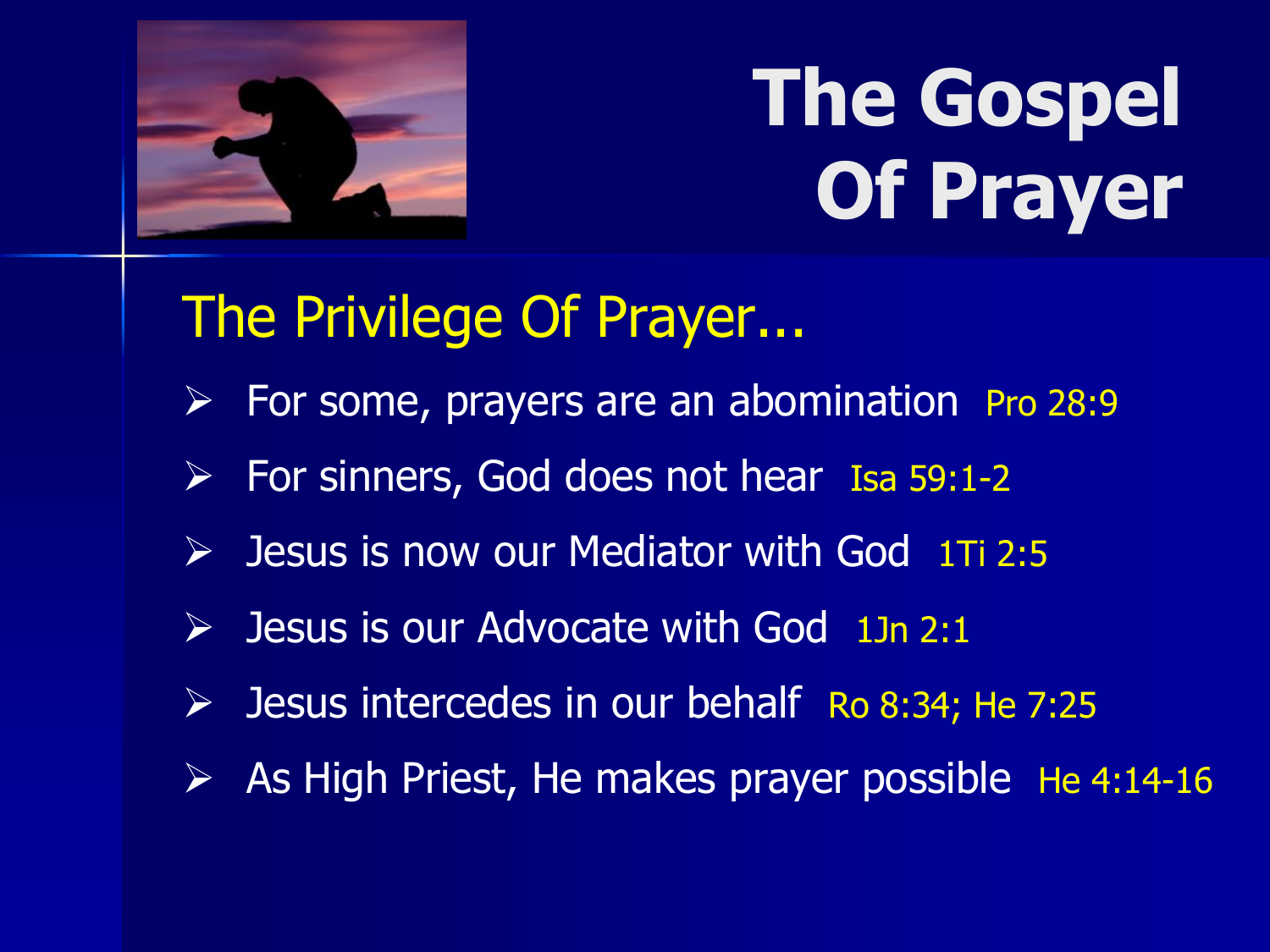

### The Power Of Prayer...

- $\triangleright$  Continual forgiveness of sins 1Jn 1:7-10; Ac 8:22
- $\triangleright$  Peace of heart and mind Ph 4:6-7
- $\triangleright$  Strength to live holy lives Ep 3:14-16,20
- Opportunities to serve God 1Co 3:5; Co 4:3
- $\triangleright$  Boldness to share the gospel Ac 4:23-31; Ep 6:19-20
- $\triangleright$  Wisdom to guide us through life Ja 1:5-8
- $\triangleright$  Healing from sickness and sin Ja 5:14-16
- Peace and tranquility in our time 1Ti 2:1-4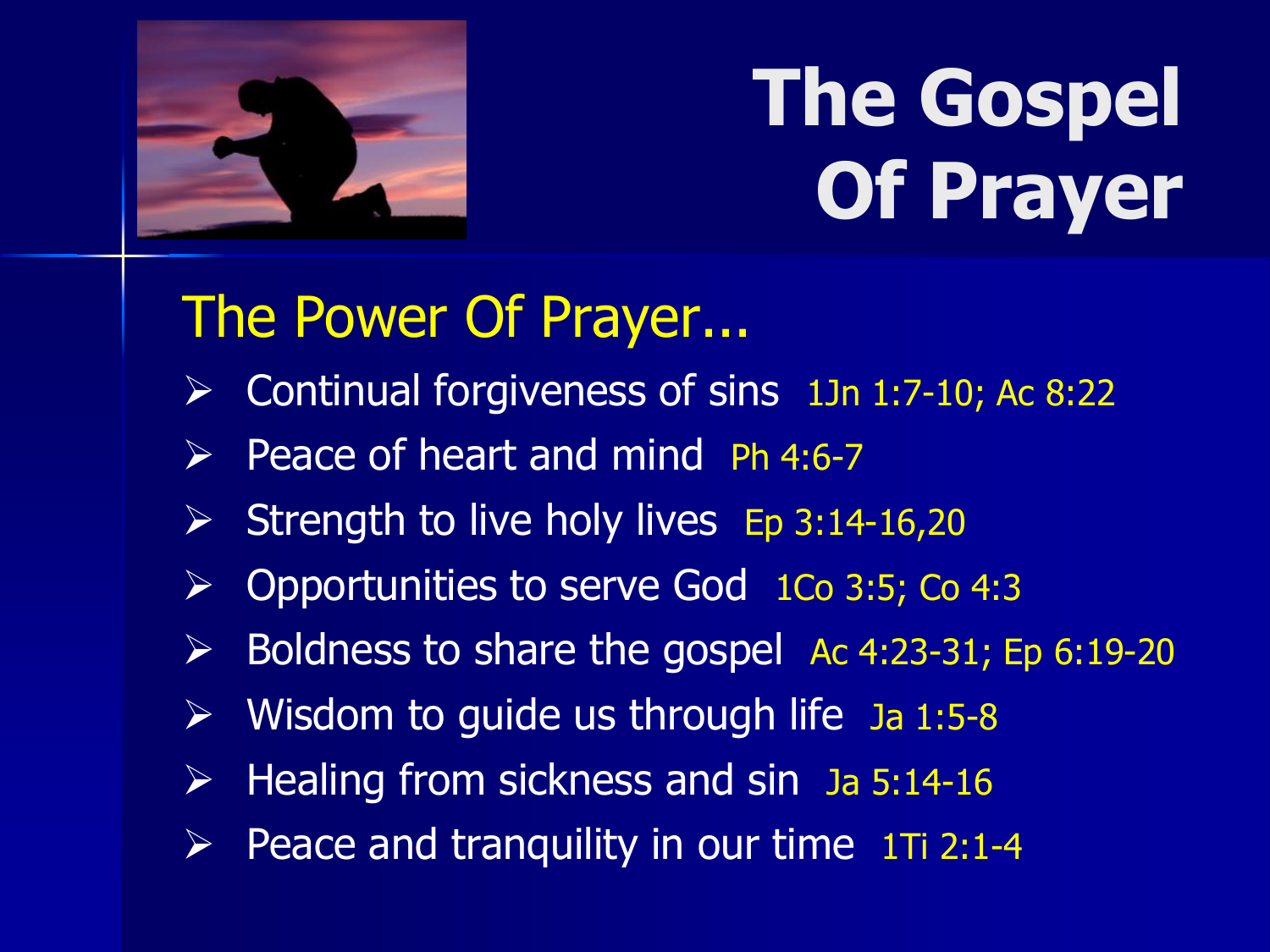

#### The Practice Of Prayer...

- $\triangleright$  Let Jesus teach you Mt 6:6-14; Lk 11:1-10
- $\triangleright$  Have regular prayers Psa 55:17; Dan 6:10; Lk 5:16
- Pray spontaneously Neh 2:4-5; 1Ch 5:20; Ac 16:25
- Consider posture Mt 11:25; Lk 18:13; Ac 20:36; 1Ti 2:8
- Be persistent Lk 18:1-14
- $\triangleright$  Pray without ceasing 1Th 5:17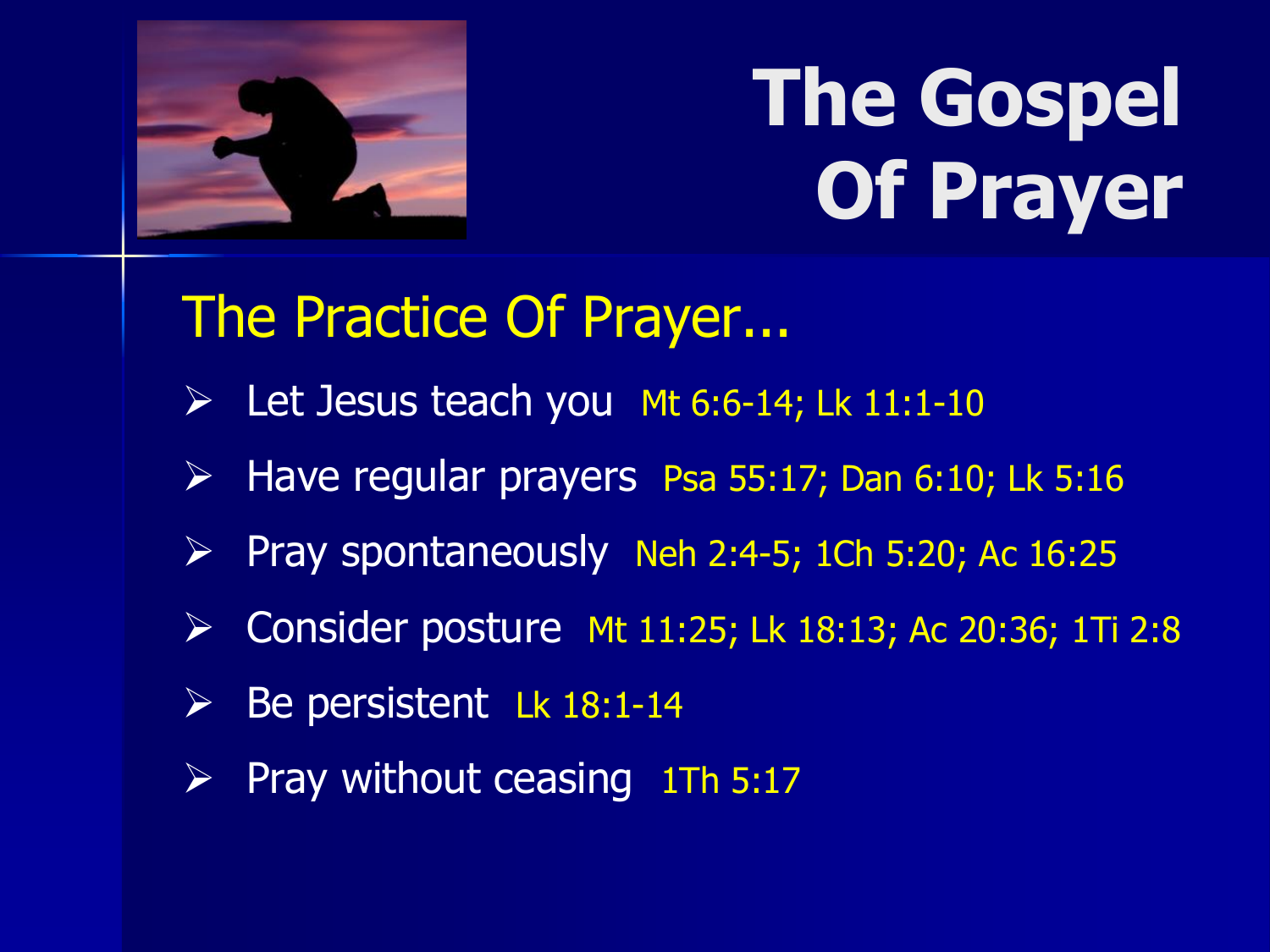

Continue earnestly in prayer, being vigilant in it with thanksgiving Colossians 4:2